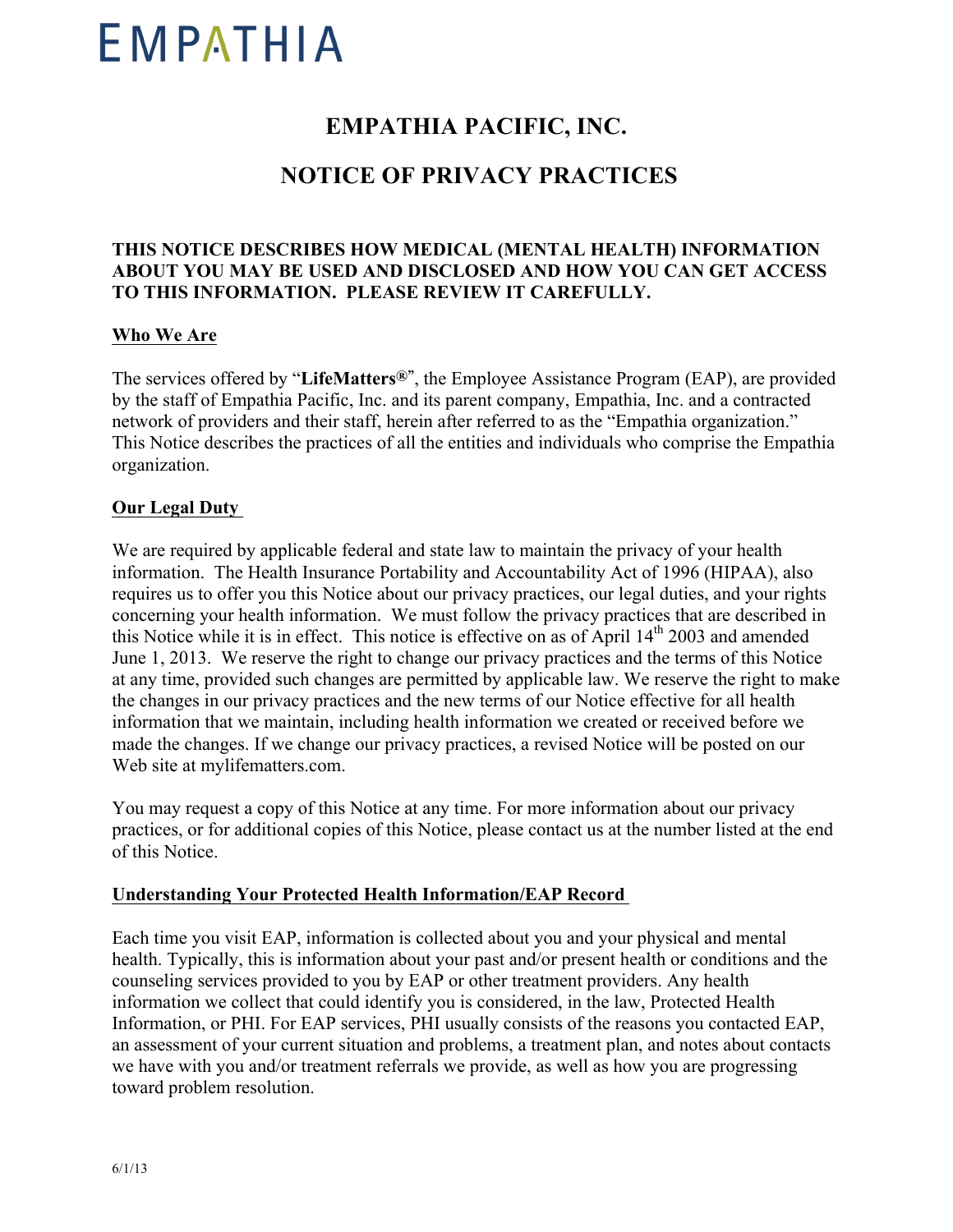#### **Uses and Disclosures of PHI by EAP**

The law gives you the right to know about your PHI, specifically about how it is used and disclosed. When your PHI is read by persons in the Empathia organization, that is called, in the law, "use." If this information is shared with, or released to persons outside of the Empathia organization, that is called, in the law, "disclosure."

#### **Uses With Your Consent**

Prior to receiving services, you will be asked to sign a separate form, called a Statement of Understanding and Consent to Participate in Employee Assistance Services. The purpose of this consent form is to allow EAP to collect and use your PHI within the Empathia organization for treatment and health care operations, which are defined below. We need information about you and your condition in order to provide care and services to you. Therefore, you must sign the consent form before we can provide EAP services to you.

#### **The PHI that EAP collects is used for:**

*Treatment* – We may use your PHI to provide EAP assessment, counseling and referral services to you. For example, information that you provide over the phone when you call the EAP Help Line will be shared with the EAP Provider with whom you meet. All of the information about the EAP services provided to you is maintained in your individual EAP record.

*Payment* – We may use and disclose your PHI to determine eligibility or coverage for health care benefits, claims management, appropriateness of care, justification of charges, and utilization review activities including preauthorization of services, and concurrent and retrospective review of services. For example, we may use your information to authorize payment by your health plan for treatment services.

*Health care operations* – We may use and disclose your PHI to support our EAP business functions. These functions include, but are not limited to: operations management and general administrative activities of EAP, quality assessment and improvement, case management and review with EAP Providers, legal review, health care service coordination with our Business Associates, and grievance resolution related to client services. For example, we may use your information to review the quality of EAP services being provided to you.

#### **Uses and Disclosures Not Requiring Consent or Authorization**

The law allows us to use or disclose some of your PHI without your consent or authorization under certain conditions:

• **Appointment reminders or changes in appointments:** We may use and disclose your PHI to contact you as a reminder that you have an appointment. *If you do not wish us to contact you for appointment reminders or changes in appointment times, please provide us with alternative instructions (in writing).*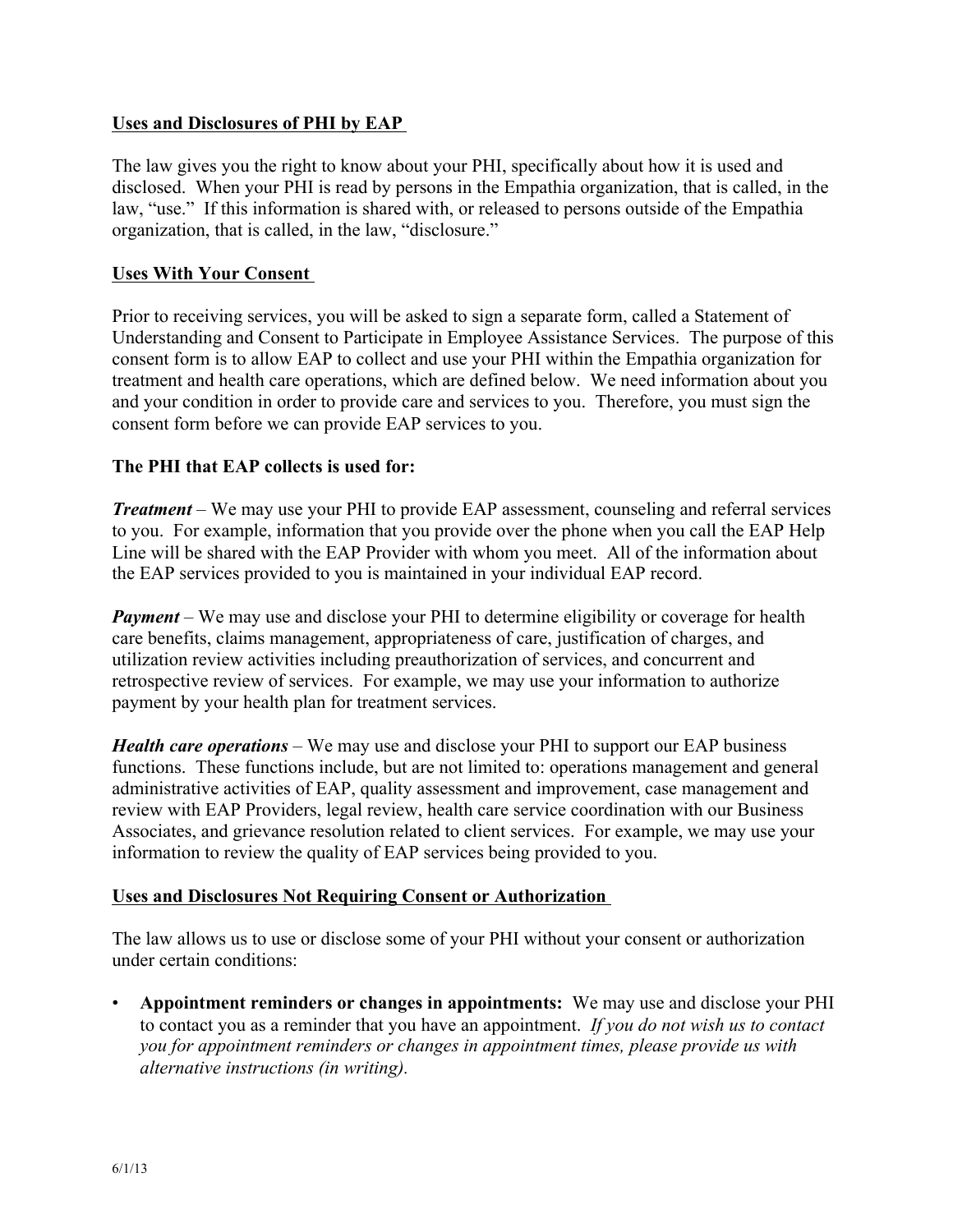- **When disclosure is required by state, federal or local law:** We may use and disclose your PHI when a law requires that we report information about suspected child, elder or dependent adult abuse or neglect; or in response to a court order. We must also disclose information to authorities that monitor compliance with these privacy requirements.
- **To avoid harm:** We may use and disclose limited PHI about you when necessary to prevent or lessen a serious threat to your health or safety, or the health and safety of the public or another person. If we reasonably believe you pose a serious threat of harm to yourself, we may contact family members or others who can help protect you. If you communicate a serious threat of bodily harm to another, we will be required to notify law enforcement and the potential victim.
- **Judicial and administrative proceedings:** We may disclose your PHI in the course of a judicial or administrative proceeding in response to a legal order or other lawful process.
- **Law enforcement officials:** We may disclose your PHI to the police or other law enforcement officials as required or permitted by law or in compliance with a court order or grand jury or administrative subpoena.
- **Disclosures to relatives, close friends and other caregivers:** We may use and disclose your PHI to a family member, other relative, a close personal friend or any other person identified by you when you are present for, or otherwise available prior to, the disclosure, if we (1) obtain your agreement; (2) provide you with the opportunity to object to the disclosure and you do not object; or (3) reasonably infer that you do not object to the disclosure. If you are not present, or the opportunity to agree or object to a use or disclosure cannot practicably be provided because of your incapacity or an emergency circumstance, we may exercise our professional judgment to determine whether a disclosure is in your best interests. If we disclose information to a family member, other relative or a close personal friend, we would disclose only information that we believe is directly relevant to the person's involvement with your health care.
- **Workers compensation:** We may disclose your PHI as authorized by and to the extent necessary to comply with laws relating to workers' compensation or other similar programs that provide benefits for work-related injuries or illnesses.
- **As required by law:** We may use and disclose your PHI when required to do so by any other law not already referred to in the preceding categories.

#### **Uses and Disclosures Requiring Your Authorization**

If EAP needs to use or disclose your PHI for purposes other than those described above, we need your written permission on a Release of Information form. If you give us authorization to disclose your health information, you may revoke it in writing at any time; however, such revocation will not affect information previously released. You should direct your written revocation to: Empathia Pacific, Inc., 5234 Cheseboro Rd., Suite 201, Agoura Hills, CA 91301.